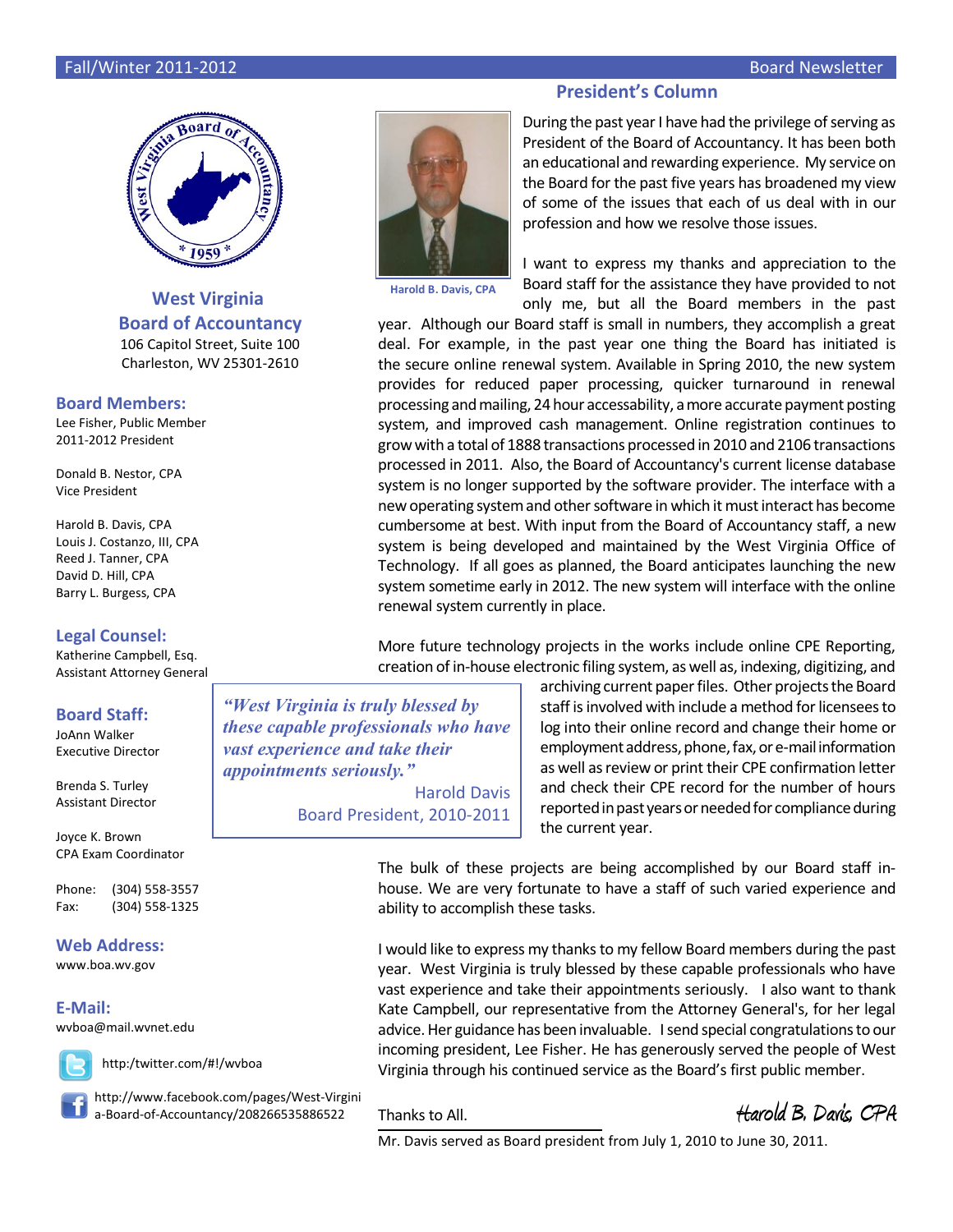#### **A Warm Welcome!**

The Board is pleased to announce that on November 4, 2011, Governor Tomblin appointed four new CPA members to the Board of Accountancy: Barry Burgess, Louis Costanzo, David Hill, and Reed Tanner. Their experience, qualifications and accomplishments will provide the expertise necessary to perform their duties. We heartily welcome each new member!

## **A Fond Farewell!**

Many, many thanks to John Bodkin, Reed Spangler, Robert Maust and James Sturgeon for contributing their leadership, dedication, and expertise to their chosen profession as members and officers of the Board these last several years.

During their tenure:

- $\sqrt{\ }$  an online license renewal system and licensee verification database were launched,
- $\sqrt{\phantom{a}}$  Accountancy Law and Rule changes were implemented:
	- $\blacksquare$  requiring an ethics course for the CPA Exam and for CPE credit,
	- **E** establishing limitations for cross-border practice (mobility legislation),
	- $\blacksquare$  detailing reciprocal certificate requirements, and
	- $\blacksquare$  reducing accounting corporation firm ownership requirements to a simple majority,
- $\sqrt{\phantom{a}}$  an agreement to participate in NASBA's Accountancy Licensee Database (ALD), a national licensure verification database, was approved, and
- $\checkmark$  a Complaint Committee was established to expedite the length of time needed for the Board to respond once a complaint was filed.

They have accomplished much and served the Board well. We wish them much success in future endeavors.

### **Continued Appreciation!**

Under the direction of President Lee Fisher, the Board will continue to rely heavily on the background knowledge and experience of Harold Davis and Donald Nestor who have been reappointed to the Board for another term.

## In Memoriam

| WV003015        | Rita M. Almond                    | January 2011       |
|-----------------|-----------------------------------|--------------------|
| WV004716        | James M. Riley                    | January 23, 2011   |
| <b>WVPA0235</b> | Ralph D. Williams                 | February 7, 2011   |
| WV003935        | Deborah F. Tomlinson May 16, 2011 |                    |
| WV001057        | Billy R. Skeen                    | May 26, 2011       |
| WV004425        | Ethelbert Scott Jr.               | July 22, 2011      |
| <b>WVPA0309</b> | Gene H. Church                    | September 3, 2011  |
| WV000502        | George W. Kent                    | September 15, 2011 |
|                 |                                   |                    |



## **A Message From Our Incoming President**

As of July 1, 2011, I have had the privilege of serving as the Board's President. Since my appointment by the Governor on February 15, 2006, I continue to serve as the Board's first public member. As such, I have the unique opportunity of representing the public's interest when considering matters brought before this Board. I want to assure everyone that

**Lee Fisher**

the Board takes its role to protect the public very seriously and each and every complaint received is handled with all the due diligence necessary to reach a fair solution within the confines of West Virginia code.

In today's environment, no entity, public or private, can escape the technological requirements of any operation. Two years ago, the Board implemented an on-line license renewal system which has proven to increase efficiency and free time for Board staff to develop and implement other online projects. As Board President, I continue to encourage our staff to implement such functions as online CPE reporting and online licensure and exam applications.

If you have issues, suggestions or concerns about the Board or the Board's operation, I encourage you to forward these to the Board's staff. Your input can lead to improvements which, in the long run, benefit all of us.

Would you like to receive immediate announcements or reminders for:

- an approaching license renewal deadline?
- an approaching CPE reporting deadline?
- the release of exam scores from AICPA to NASBA? **Y**
- **proposed changes to the Accountancy Law or Rules?**
- other day-to-day activities that affect licensees or exam candidates?
- exam center closures?

Connect by clicking the Facebook and Twitter icons through our website at [www.boa.wv.gov.](http://www.boa.wv.gov.) Be sure to **LIKE** us on Facebook in order to receive the news feeds.

## **Have you moved? Changed employment?**

Board Rules require a licensee to report any change of address within 30 days of its occurrence. You may mail, e-mail or fax the changes. Be sure to include telephone, fax and e-mail address changes along with home and employment address changes. If you have questions, please call (304) 558-3557.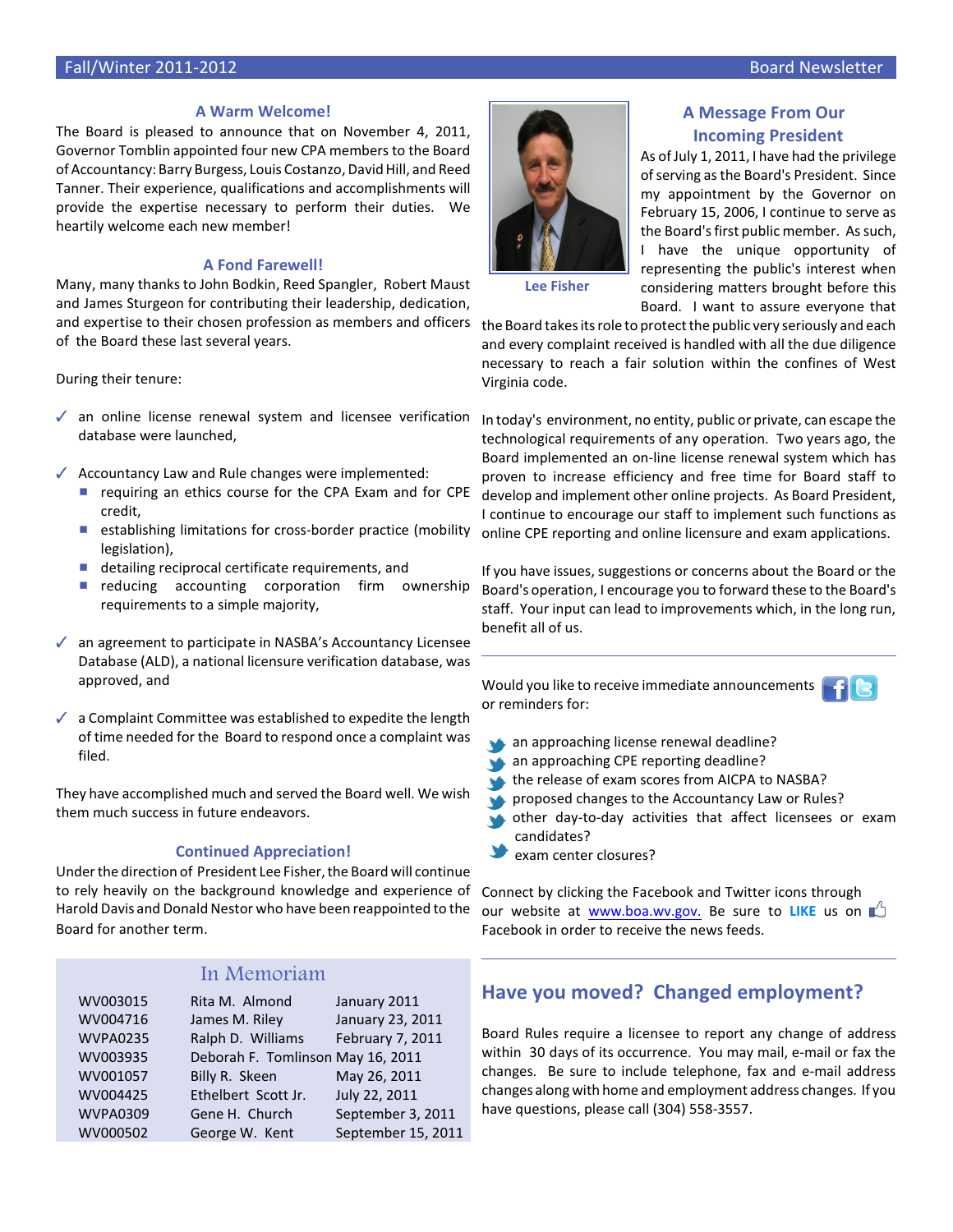## **Welcome New Board Members!**



**Louis J. Costanzo, III, CPA, MBA, PFS, CFP®** was appointed by Governor Earl Ray Tomblin to serve for a term ending June 30, 2012. He graduated with a Bachelors of Business Administration from Marshall University in 1969 and a MBA in Finance from Xavier University in 1974. He holds a CPA in both West Virginia and Ohio, as well as several other professional licenses. He has provided tax, auditing, accounting and consulting

**Louis Costanzo, III, CPA**

services to clients in various industries for over 40 years.

He is a member of AICPA, the West Virginia, Ohio, and Pennsylvania Society of CPAs, and has served as past-president of the West Virginia Society of CPAs.

Mr. Costanzo, his wife Jane and his son Michael are members of Costanzo& Associates, PLLC,. His daughter, Jennifer, is an architect in Chicago. He is the proud grandfather of four grandchildren.



**David D. Hill, CPA** was appointed to the Board by Governor Earl Ray Tomblin to serve for a term ending June 30, 2014. Mr. Hill graduated from West Virginia University in 1980 with a Bachelor of Science degree in Business Administration. As a PLLC member (partner) and Executive Director of Arnett & Foster, PLLC, he has served in various capacities on audits of financial and commercial institutions as well as assisted in

**David D. Hill, CPA**

establishing and organizing internal audit functions for several community banks.

He is a member of AICPA, the past chairman of several statewide committees, including the Committee for Cooperation with Financial Institutions, MAP Committee, Recruit and Opportunity Committeeand the Information Technology Project Group. He also served as Past President of the West Virginia Society of CPAs from 2009 to 2010.

Mr. Hill lives in Charleston, WV with his wife Susan and has two daughters – Jennifer, an elementary music teacher and Mary, an emergency room nurse.

## **Dates to Remember**

November 30, 2011 CPE Reporting Form Mail Date January 31, 2012 CPE Filing Deadline May 1, 2012 Online License Renewal Available June 30, 2012 License Renewal Deadline



**Barry L. Burgess, CPA** was appointed by Governor Earl Ray Tomblin to serve for a term ending June 30, 2013. Mr. Burgess graduated from Marshall University in 1985 with a Bachelor of Business Administration. As a member of Somerville & Company, PLLC, for over 26 years, he is experienced with closely-held businesses, as well as not-for-profit and governmental entities. His clients operate in a range of industries, including

**Barry L. Burgess, CPA**

manufacturing, construction, retail, real estate, and many others. He also concentrates his efforts in financial and estate planning services.

Barry served as Past President of the West Virginia Society of CPAs from 2006 to 2007. He is also a member of AICPA and has served on various committees. He is a past editorial advisor for AICPA's *Journal of Accountancy* , past council member for AICPA and a member of the Tax Committee of CPA Associates International, Inc. He is a member of the Advisory Board for the Division of Accountancy and Legal Environment in the Marshall University Lewis College of Business and a former accounting instructor for Mountwest Community and Technical College.

Barry and his wife, Rena, are the proud parents of Blake, Lindsey and Brooke.

**Reed J. Tanner, CPA** was appointed by Governor Earl Ray Tomblin to serve for a term ending June 30, 2014. Mr. Tanner previously served as a WV Board of Accountancy member from January 2000 to January 2006 and as Board President from 2003- 2004. He has been licensed since 1980 and is currently a member of RTannerAssociates PLLC in Morgantown, West Virginia.

Mr. Tanner is Past President of the West Virginia Society of CPAs from 1990-1991 and served on the Society's Board of Directors from 1985-1992 and 1996-97. He was Past President and board member of the Central Chapter of the West Virginia Society of CPAs, a member of the Board of Directors of AICPA from 1990- 1991 and currently serves on the Board of Directors for the North Central West Virginia Estate Planning Council. He has served and is currently serving on numerous local community and charitable organizations.

His wife, Cindy, teaches computer science at WVU. He has two grown children: son, Adam and his wife Sarah who live near Wilmington, Delaware and daughter, Lesley who lives in Atlanta, Georgia.



## **Something to Ponder**

In today's regulatory environment, it's virtually impossible to violate rules.

> Bernard Madoff October 2007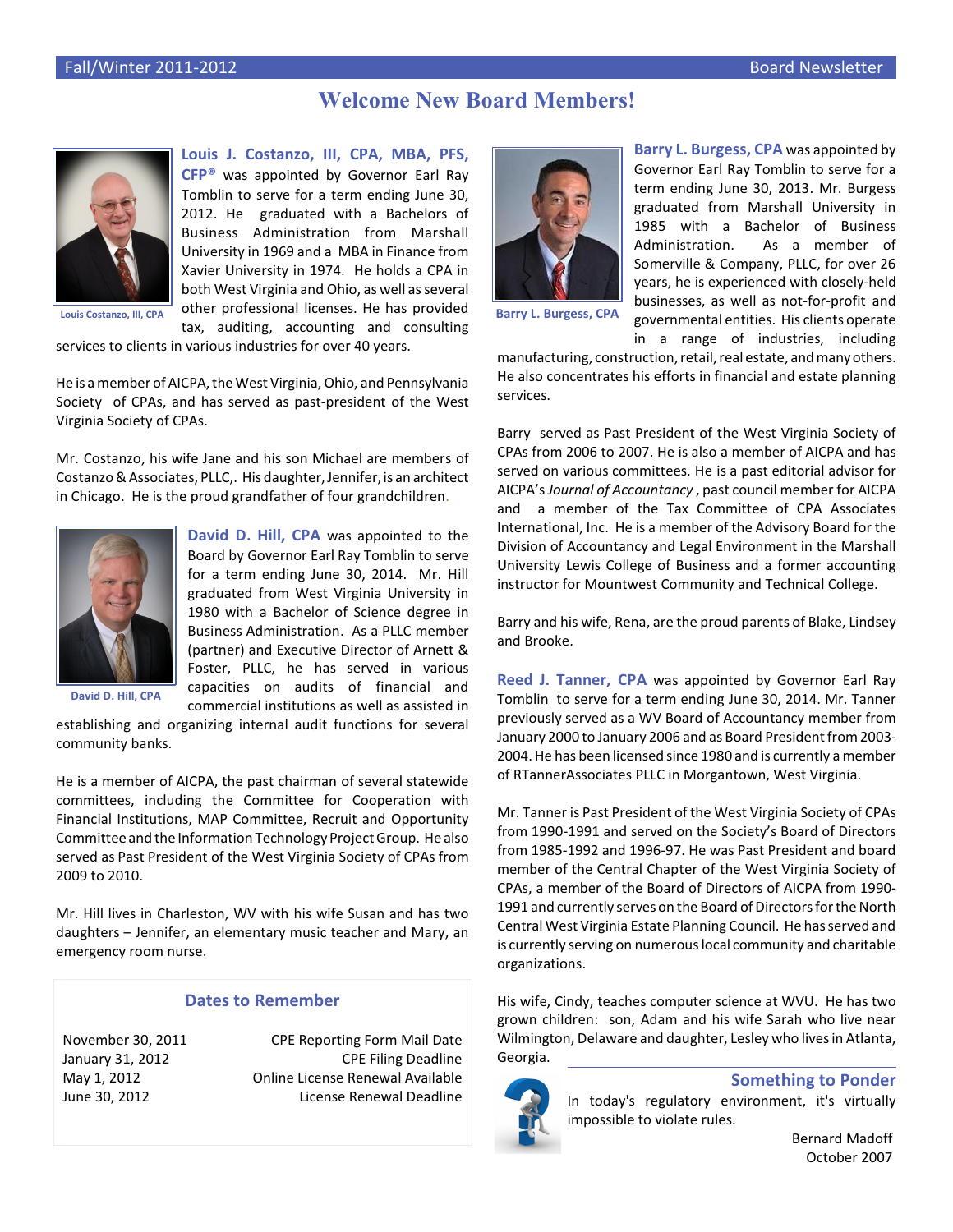# Congratulations!

## **Successful Exam Candidates**

## **July/August 2010**

## **January/February 2011**

WV004913 Robert James Alatis

| WV004872 | Scott Dolan Barber      |
|----------|-------------------------|
| WV004873 | Zachary Clark Cowan     |
| $\ast$   | Matthew D Dickerson     |
| WV004869 | Jared Monroe Gillespie  |
| $\ast$   | Melissa Ann Hitchens    |
| WV004874 | Adam K Kennedy          |
| WV004877 | Michael Fdward Koreski  |
| WV004876 | Jennifer Marie Marrs    |
| WV004880 | Alex Mwariri Murichu    |
| WV004883 | <b>Richard Lee Ross</b> |
| WV004878 | Benjamin Morgan Sandy   |
| WV004887 | Laura Louise Schaeffer  |
| WV004866 | Amber Lynn Shirkey      |
| WV004881 | John James Signore      |
| WV004923 | Benjamin W White        |
| WV004875 | Nathan Sean White       |
| WV004879 | Kylee Christine Wiblin  |
|          |                         |

## **October/November 2010**

\* Clinton William Athey Chelsey Renea Barrett WV004888 Melissa Peterman Bishop WV004906 Bryan Charles Bowman Stephanie M. Phillips WV004905 Jeffrey Alan Casto WV004902 Anna Victorovna Clark WV004889 Rebecca Lois Dimit **Elizabeth Claire Harless** \* Samantha Gwen Hughes \* Lloyd George Jackson Laura Elizabeth Kessel WV004894 Maisie Lynn Leftwich WV004896 Timothy Wayne Lehew WV004900 Alissa Marie Nelson WV004892 Jennifer Rebecca Noel WV004895 Mika Mckee Pierson WV004899 Kyle Anthony Pierson Chamese G. Ruddock WV004893 Helen Renee Rush WV004898 Raymond G. Rushden WV004911 Cassandra D. Sheppard Elizabeth McRee Schessler WV004924 Eric Scott Swiger WV004901 Sarah Michelle Walls

| WV004919 | Gergana K. Angelova         |
|----------|-----------------------------|
| WV004921 | Kristin Danielle Childers   |
| WV004912 | <b>Anthony Eugene Crago</b> |
| WV004922 | Christina Lynn Drown        |
| WV004936 | Elizabeth Anne Farley       |
| WV004929 | Jonathan Holland Gable      |
| WV004909 | Jennifer Spangler Grant     |
| WV004917 | Jeremy Steven Hill          |
| WV004918 | Jonathan Dana Jones         |
| WV004910 | Jeshua Tess Reddecliff      |
| *        | <b>Ryan Phillip Vernon</b>  |
| $\ast$   | Charleen R. Zambito         |

## **April/May 2011**

| $\ast$   | Jordan Michael Bable            |
|----------|---------------------------------|
| WV004944 | <b>Phillip Justin Ball</b>      |
| WV004943 | Benjamin J. Beckett             |
| $\ast$   | <b>Anthony Lee Carpenter</b>    |
| WV004940 | Steven M. Carr                  |
| $\ast$   | Michael Richard Davis           |
| WV004937 | Samantha Lynne Hilton           |
| WV004939 | Jennifer Marie Losch            |
| WV004942 | Jonathan Paul Rahal             |
| WV004941 | Melissa R. Randolph             |
| $\ast$   | Ryan Perry Satterfield          |
| WV004935 | Dave Lincoln Shaffer            |
| WV004934 | Matthew B. Sowers               |
| WV004947 | <b>Tiffany Louise Stark</b>     |
| WV004933 | <b>Travis Itchell Williston</b> |

Indicates the candidate has not yet certified

|  | <b>Online Score Retrieval</b> |  |
|--|-------------------------------|--|
|  |                               |  |

In February 2011, the West Virginia Board of Accountancy authorized Exam candidates to go online and view their scores as soon as they are released to NASBA from AICPA! Go to the Board of Accountancy's Score Release Information page at:

[http://www.boa.wv.gov/examination/Pages/Sc](http://www.boa.wv.gov/examination/Pages/ScoreReleaseInfo.aspx) [oreReleaseInfo.aspx](http://www.boa.wv.gov/examination/Pages/ScoreReleaseInfo.aspx) and follow the directions given.



With a Facebook page or Twitter feed, you can find out the moment scores are released.

Connect by clicking the icons on our website at http://www.boa.wv.gov. Be sure to **LIKE** us on Facebook in order to receive the news feeds.

| <b>Licensure Statistics</b><br>(As of November 15, 2011) |       |
|----------------------------------------------------------|-------|
| Active Individuals                                       | 2,175 |
| <b>CPA-Inactives</b>                                     | 205   |
| <b>WV Firms</b>                                          | 193   |
| Out-of-State Firms                                       | 115   |
| <b>Total Firms</b>                                       | 308   |
| <b>WV Firm Authorizations</b>                            | 151   |
| Out-of-State Firm<br>Authorizations                      | 113   |
| <b>Total Firm Authorizations</b>                         | 264   |
| Individual Authorizations                                | 92    |

|                                 |                          |                              | <b>CPA Exam Statistics</b>             |                                                |                                                       |
|---------------------------------|--------------------------|------------------------------|----------------------------------------|------------------------------------------------|-------------------------------------------------------|
| <b>Testing</b><br><b>Window</b> | <b>Candidates</b><br>Sat | <b>Parts</b><br><b>Taken</b> | <b>First-Time</b><br><b>Candidates</b> | <b>Candidates</b><br><b>Passed the</b><br>Exam | <b>Passed All</b><br>Parts at<br><b>First Sitting</b> |
| <b>Oct/Nov 2010</b>             | 191                      | 298                          | 36                                     | 25                                             | 12                                                    |
| <b>Jan/Feb 2011</b>             | 126                      | 160                          | 17                                     | 13                                             | 4                                                     |
| <b>Apr/May 2011</b>             | 143                      | 184                          | 29                                     | 15                                             | 6                                                     |
| <b>Jul/Aug 2011</b>             | 172                      | 227                          | 33                                     | 21                                             | 5                                                     |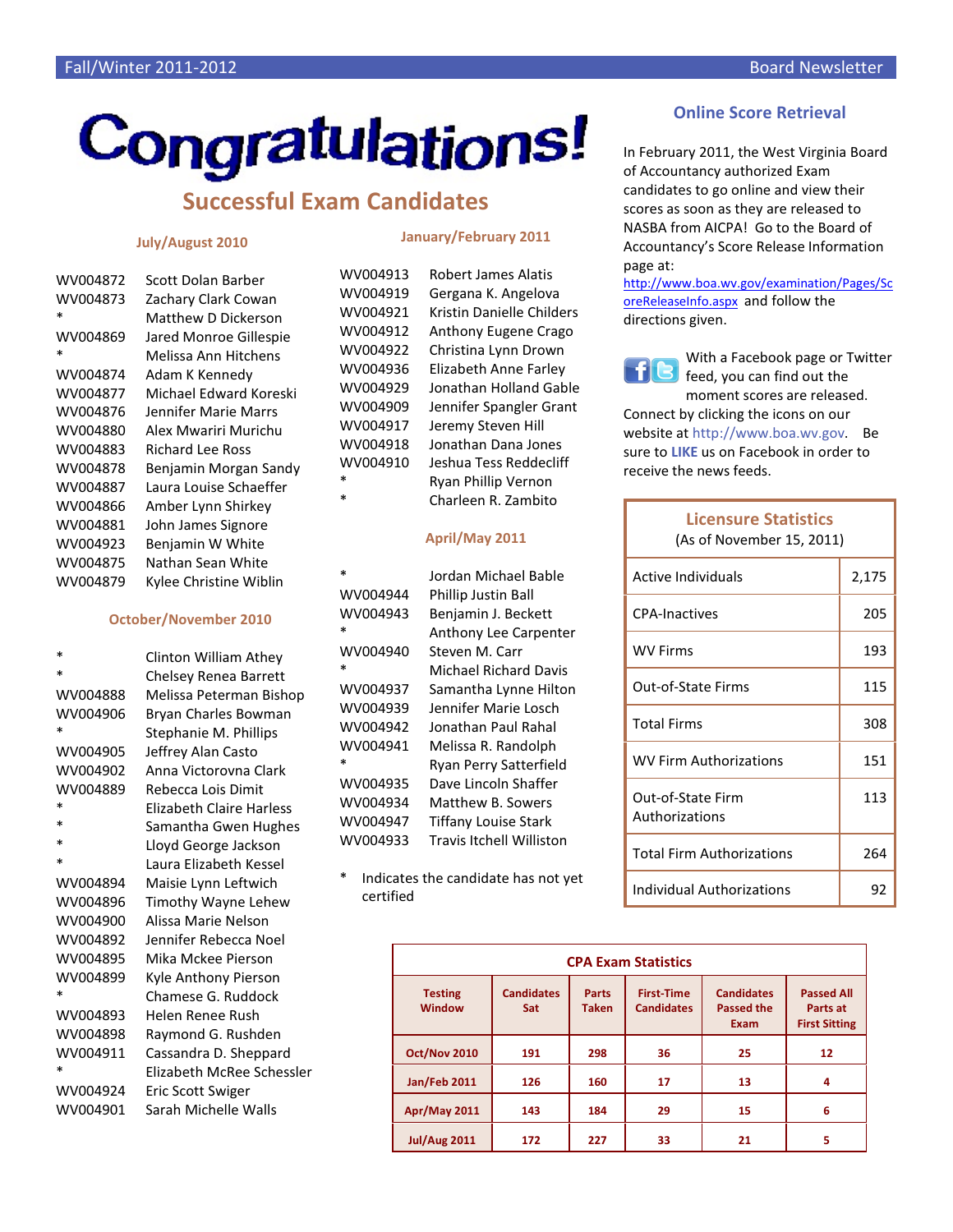## **What is NASBA?**



While most of our licensees are aware of AICPA, the State Societies Boards of Accountancy of CPAs, and the services each

performs, many are unaware of the services provided to state boards by the National Association of State Boards of Accountancy (NASBA for short). Whereas AICPA and the state societies were founded to support the CPA, his/her practice, and the accounting profession, NASBA was founded in 1908 to aid state boards with their goal to protect the public. Their values include:

- Preserve the public trust and confidence in the CPA license and credential.
- Support the licensing of individuals who demonstrate and maintain competence through education, examination and experience requirements.
- $\blacktriangleright$  Ensure that integrity, objectivity and independence of licenses are not compromised.
- Foster compliance with ethical and professional standards.
- Promote the rights of boards of accountancy to regulate licensees in all their professional activities.

Listed below are a few of the resources provided by NASBA:



ALD is a central respository of current licensee and firm **information which provides** information which provides

state boards the opportunity to check the status of a licensee across multiple jurisdictions. The ALD provides a secure place for state board staff to share license and disciplinary action information. With the adoption of Mobility legislation, this service is even more important now. The site is only accessible to executive directors and approved state board personnel. The public version of the ALD is known as CPAverify and described below.



The chief benefit of **CPAverify** CPAverify.org is that it is a single source for licensing information. Most state

boards of accountancy have this information available, but CPAverify.org aggregates all of that information into one single location for convenience and enhanced accuracy and can link an individual CPA's records across multiple jurisdictions. Companies and individuals looking to research a CPA won't have to visit multiple websites, but can get their information from one source.



On July 28, 2011, NASBA and the AICPA launched CPAmobility.org – an online

tool designed to help CPAs navigate the new practice privilege requirements that allow CPAs to more easily practice across state borders. The site works by posing three targeted questions to CPAs interested in exercising cross-border practice privileges.

Those questions are:

- Where is your principal place of business?
- Where are you going to perform services (target state)?
- What type of services will you perform?

Information on licensing and registration requirements is then produced allowing CPAs to move quickly to address new business opportunities. In addition, contact information for state boards of accountancy is also easily available from the search results page.



The National Registry for CPE Sponsors recognizes CPE sponsors that provide CPE programs in accordance with the *Statements on Standards for CPE Programs* developed jointly by AICPA and NASBA. NASBA reviews applications on an ongoing basis and approves

organizationstooffer continuing professional education worth CPE credits for CPAs and other licensed professionals. Many state boards of accountancy require CPAs to earn required CPE credits through companies approved on the National Registry of CPE Sponsors. The names of approved CPE program sponsors are published on the Learning Market described below. State boards of accountancy and their licensees can refer to this listing to identify and select approved learning providers.



Search Learning Market's entire listing of continuing education programs and learning providers to locate information and details about NASBA-

approved learning providers and specifics about available programs. Learning Market brings convenience and efficiency to busy professionals seeking continuing education needed to fulfill the requirements for maintaining a license as a CPA or other profession. Find all the courses, seminars, conferences, webinars and self-study programs you need at Learning Market.

## **Office Closure Dates**

Monday, January 2, 2012 New Year's Day Observance February 20, 2012 President's Day Tuesday, May 8, 2012 Primary Election Monday, May 28, 2012 Memorial Day Wednesday, June 20, 2012 West Virginia Day Wednesday, July 4, 2012 **Independence Day** Monday, September 3, 2012 Labor Day Monday, October 8, 2012 Columbus Day Tuesday, November 6, 2012 General Election Monday, November 12, 2012 Veteran's Day Thurs/Fri November 22-23, 2012 Thanksgiving Monday, December 24, 2012 ½ Day Christmas Eve Tuesday, December 25, 2012 Christmas Day Monday, December 31, 2012 ½ Day New Year's Eve Tuesday, January 1, 2013 New Year's Day

Monday, December 26, 2011 Christmas Observance